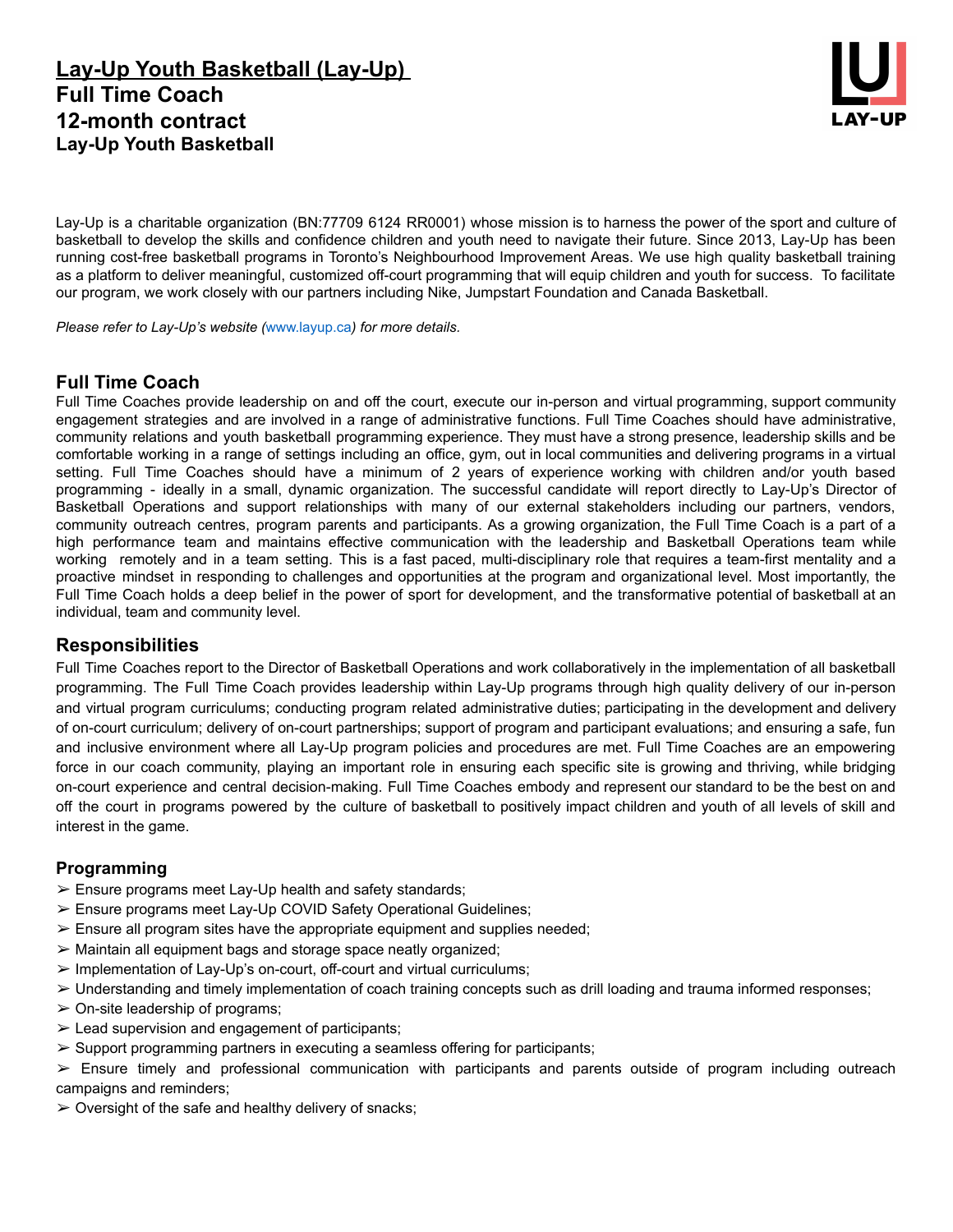

 $\triangleright$  Identify social media priorities and capture supporting content at programs (i.e., pictures, surveys, participant storie LAY-UP

➢ Support management and digitization of all data from programs including attendance, surveys, session reports, and pictures/video;

 $\triangleright$  Support the development and training of volunteers.

#### **Curriculum Development**

 $\geq$  Support the development of customized basketball curriculums based on Long-Term Athlete Development, Positive Youth Development, Future of Work Skills and Coaching Girls evidence base;

- $\triangleright$  Use experience at programs to provide feedback to the Lay-Up team, and help iterate the curriculum as necessary;
- $\triangleright$  Recognize and adapt drills to varying skill levels, site challenges, and group size;

 $\geq$  Support the design and implementation of off-court programming that maximizes participant engagement and impact through the culture of basketball;

- $\triangleright$  Maintain to-date and accurate inventory of programming equipment;
- $\geq$  Research and network with potential off-court partners that can support Lay-Up programming;

 $\triangleright$  Research basketball and non-basketball drills, games and activities that can develop social or life skills (i.e., teamwork, communication etc.) for the development of a Lay-Up bank of content.

#### **Organizational**

 $\triangleright$  Attend weekly Lay-Up leadership team meetings;

- $\triangleright$  Support Lay-Up executive team in any ad-hoc projects or analysis;
- $\triangleright$  Prioritize Basketball Operations meetings with Basketball Operations Manager;
- ➢ Execute Lay-Up's out of program participant opportunities (i.e., accompanying participants to a Raptors game);
- $\triangleright$  Provide executive team with on the ground data, content and program feedback;

 $\geq$  Complete a range of administrative duties including intake and management of participant forms and information (including health information), document all incidents with participants/staff/parents/partners, and conduct calls and reminders to parents/guardians and participants;

 $\triangleright$  Support the design and implementation of various approaches to measure program impact, and continually enhance survey and participant story strategies.

## **Skills & Requirements**

 $\triangleright$  N.C.C.P level 1 certification or higher;

- ➢ Proof of a recent Vulnerable Sector Screening;
- $\triangleright$  Standard First aid and CPR certification is required;
- $\geq$  Highly proficient in GSuite (Gmail, GCal, GDrive & docs), and ability to pick up new software and tools;
- $\triangleright$  Familiarity with Slack and Trello as key communication and organizational tools is an asset;
- $\triangleright$  Previous experience planning and coaching house league, skill development programs, and other non-competitive settings;
- $\geq$  Experience working with children/youth ages 6-14;
- $\triangleright$  Reliable, punctual, motivated, team-player;
- $\geq$  Strong sense of initiative and ownership in order to continuously seek to improve and contribute to the growth of the program;
- $\geq$  Strong attention to detail, highly-organized, problem-solving skills and an always positive and energetic attitude;
- $\triangleright$  Excellent verbal and written communication skills (ability to draft a professional and clear email);
- $\geq$  Able to communicate effectively with youth, staff and parents while building relationships;
- $\triangleright$  Interested in meeting new people and speaking confidently in a small and large group settings
- $\triangleright$  Proven track record of working with partners on behalf of an organization and the ability to build new relationships;
- $\geq$  Community oriented and a positive brand ambassador across interactions with all Lay-Up stakeholders
- $\triangleright$  Access to a car required; ability to get to different areas of the city is a necessity;
- $\geq$  Access to a laptop, webcam, and open indoor space is preferred; ability to deliver virtual programming is a necessity;
- ➢ Availability between the hours of 9am-9pm, Monday through Saturday